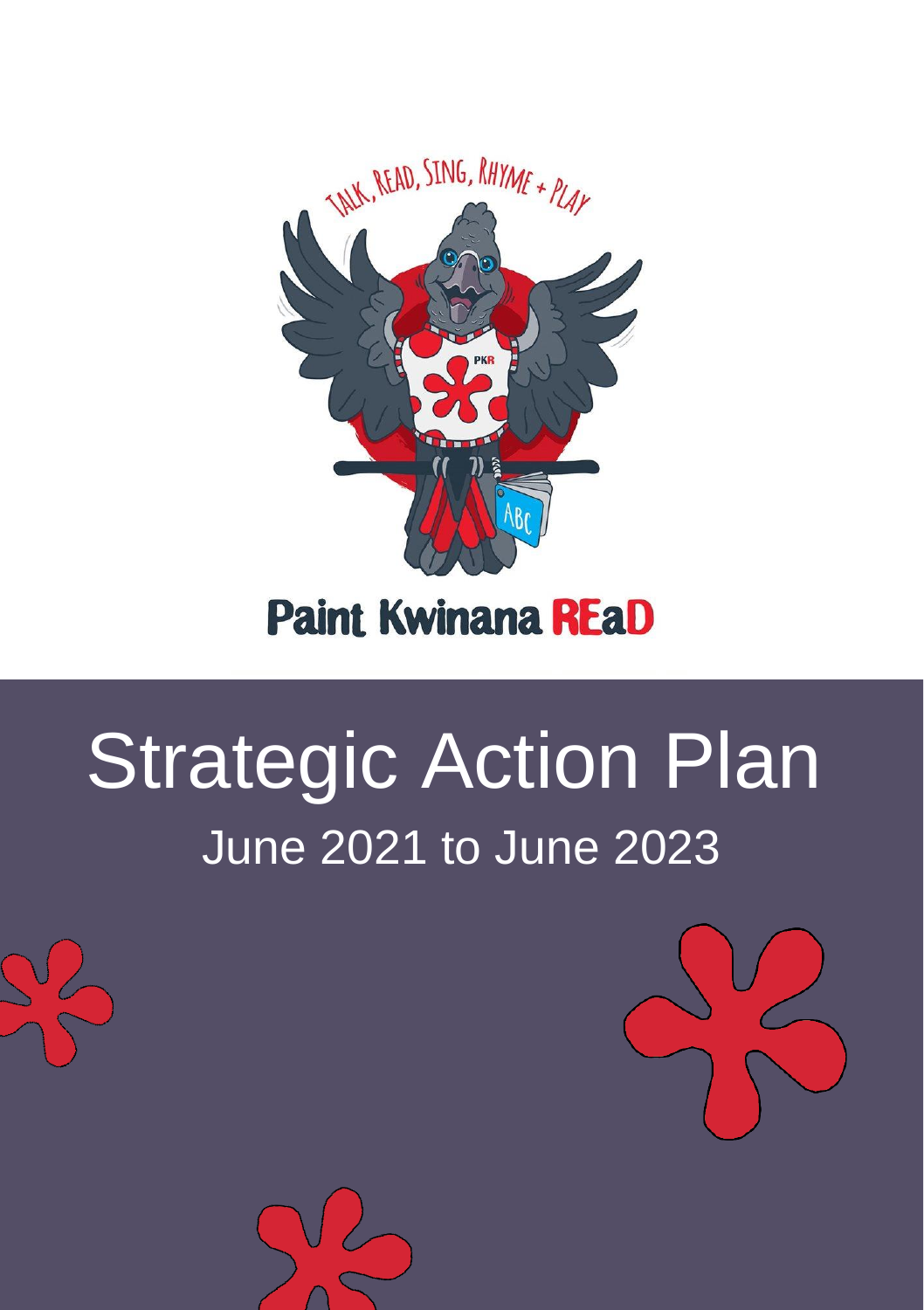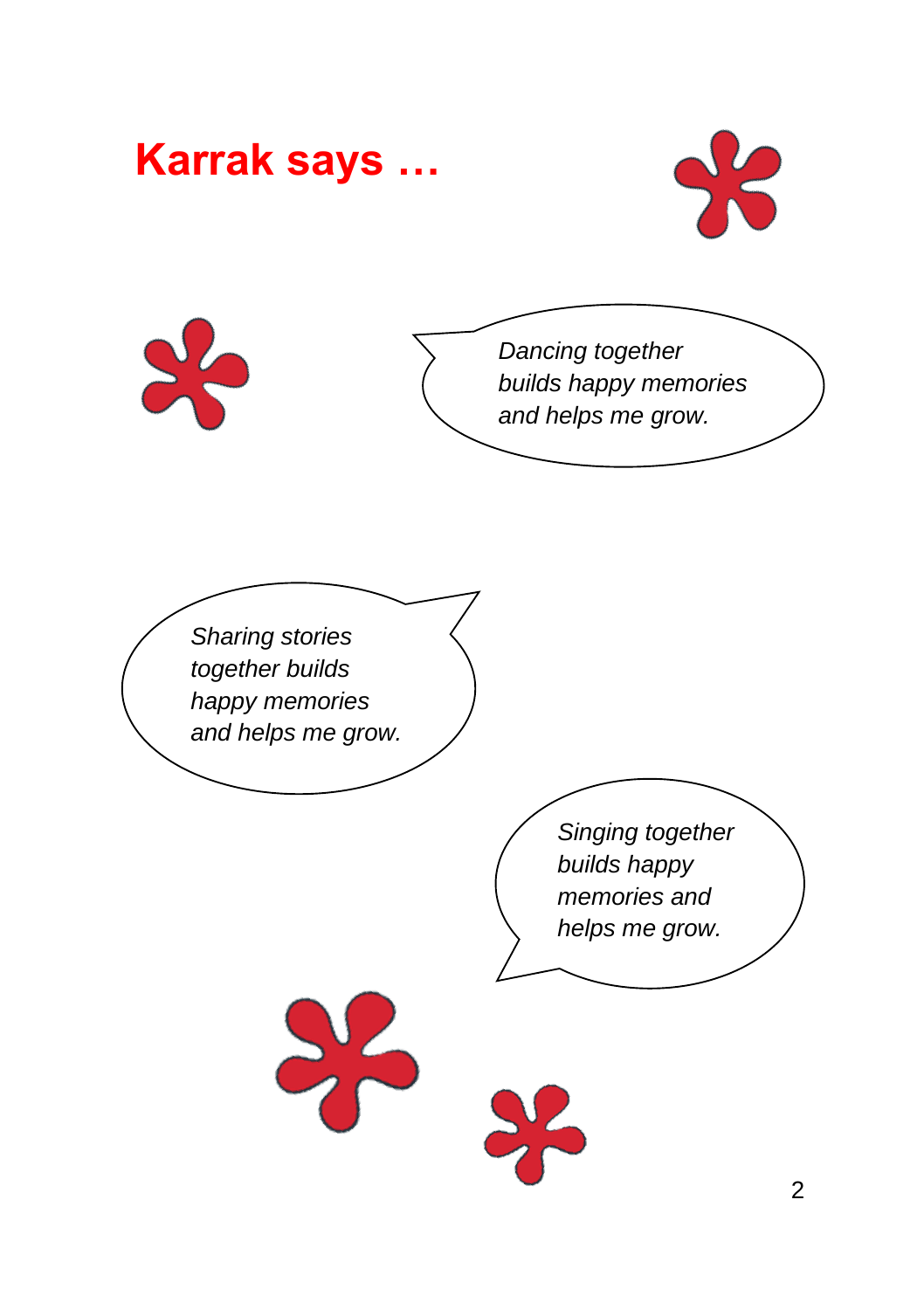# Our Story

Paint Kwinana REaD is part of the national Early Literacy movement Paint The Town REaD which was established in 1998.

Paint Kwinana REaD was brought to life by the Kwinana Early Years Network in 2016 to encourage the community to talk, read, sing, rhyme and play with children from birth every day so they would be ready to learn at school.

The mascot of the initiative is a red-tailed black cockatoo named Karrak. The mascot was designed by two children from a local school through a city wide mascot design competetion.

Karrak hatched from his egg on 29 September 2016 with the help and support of the community and two midwifes after being read, talked and sung to in community centres, schools and early learning centres all over Kwinana.



The Aboriginal Elders supported the name KARRAK which is the Noongar name for the red-tailed black cockatoo and also stands for Kids Are Reading and Rhyming Allover Kwinana.

Paint Kwinana REaD has since been promoted through community events, discussions, Facebook pages and media. Red splotches, book boxes and the message "Have you read to a child today?" cover many community locations.

This strategic action plan outlines the vision, desired outcomes and activities supported by the Paint Kwinana REaD committee for the next two years from June 2021 to June 2023.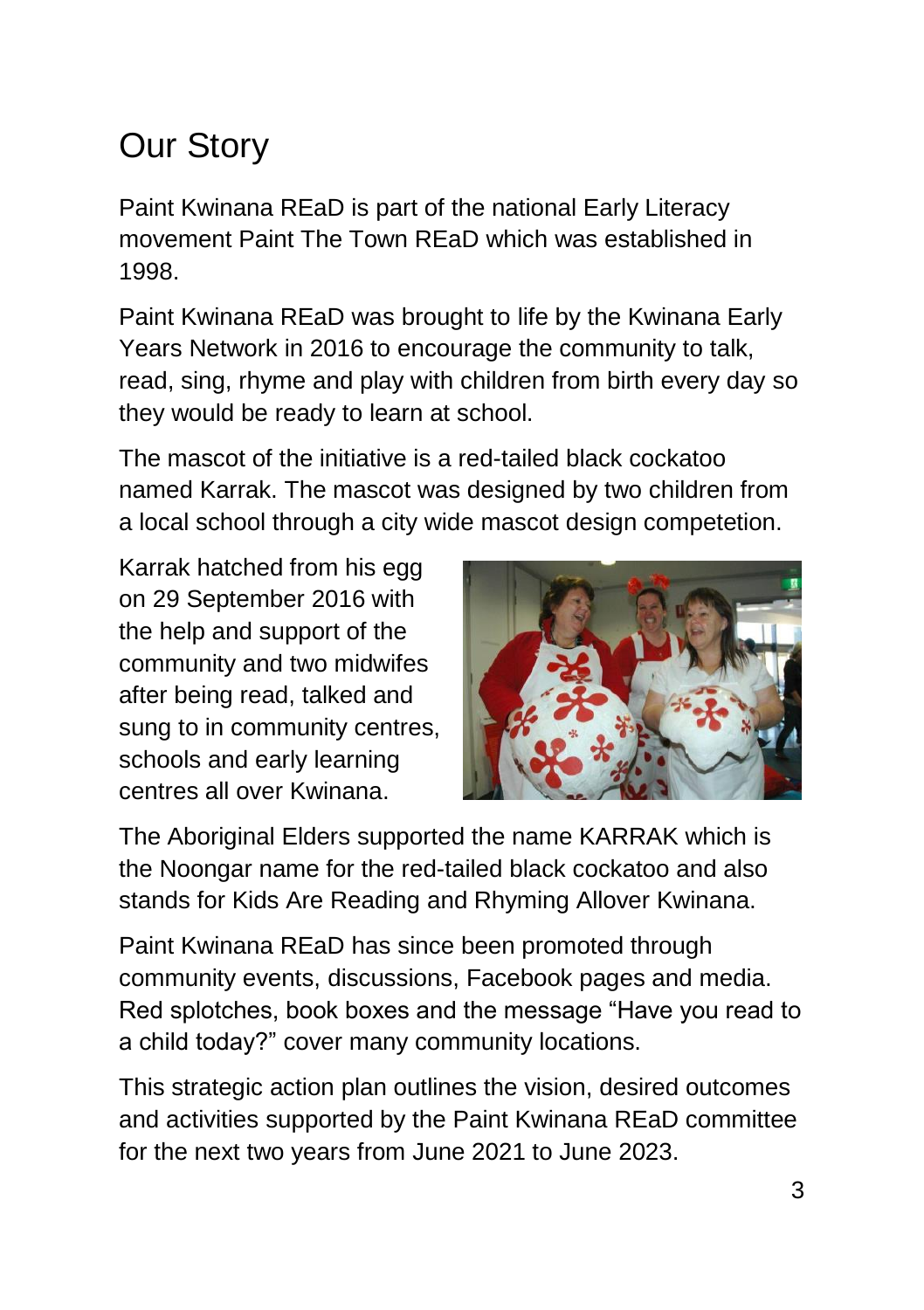## Our Vision



Children in Kwinana love reading and books and possess the foundational early literacy skills to be ready to learn at school.

The following **foundational early literacy skills** drive Paint Kwinana REaD's work in early literacy: phonological awareness, vocabulary, print awareness, letter knowledge and background knowledge. Singing, talking, reading, writing and playing are supporting practices.

Find out more at<http://everychildreadytoread.org/>

Paint Kwinana REaD promotes sharing stories, making pictures and dancing to acknowledge different cultural practices of storytelling and that physical wellbeing is critical for a child's ability to engage in literacy. Shared reading and the interaction with books are central to all activities.

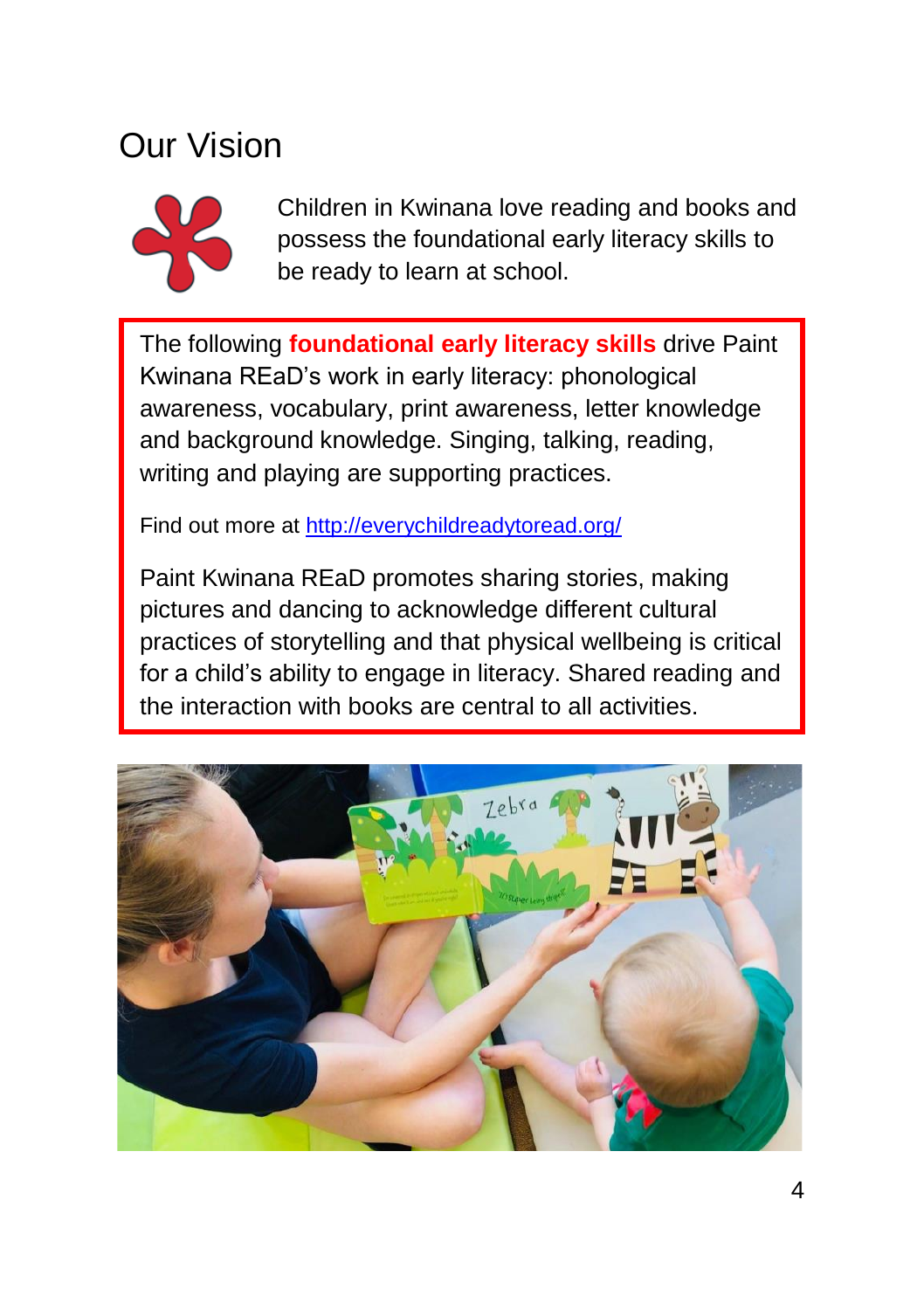### Why it's important

Our brains do most of their critical development in the first three years of life. A baby's brain doubles in weight in the first year, tripling by age three.

Every time we read, talk, sing and rhyme with children brain connections grow, and build the foundations for learning.

Children with good foundational early literacy skills arrive at school:

- able to communicate their needs
- understanding conversations
- able to take direction, and
- ready to learn to read and write, with a healthy brain.

(Quoted from [www.paintthetownread.info](http://www.paintthetownread.info/) 2021)

According to the Australian Early Development Census 2018, every fourth Kwinana child starts school developmentally vulnerable on one or more domains\*, in some suburbs\*\* that is every second child.



\* The five AEDC domains are physical health and wellbeing, social competence, emotional maturity, language and cognitive skills, communication skills and general knowledge. \*\*Calista 48.4%, Parmelia 44.0%, Leda 38.0%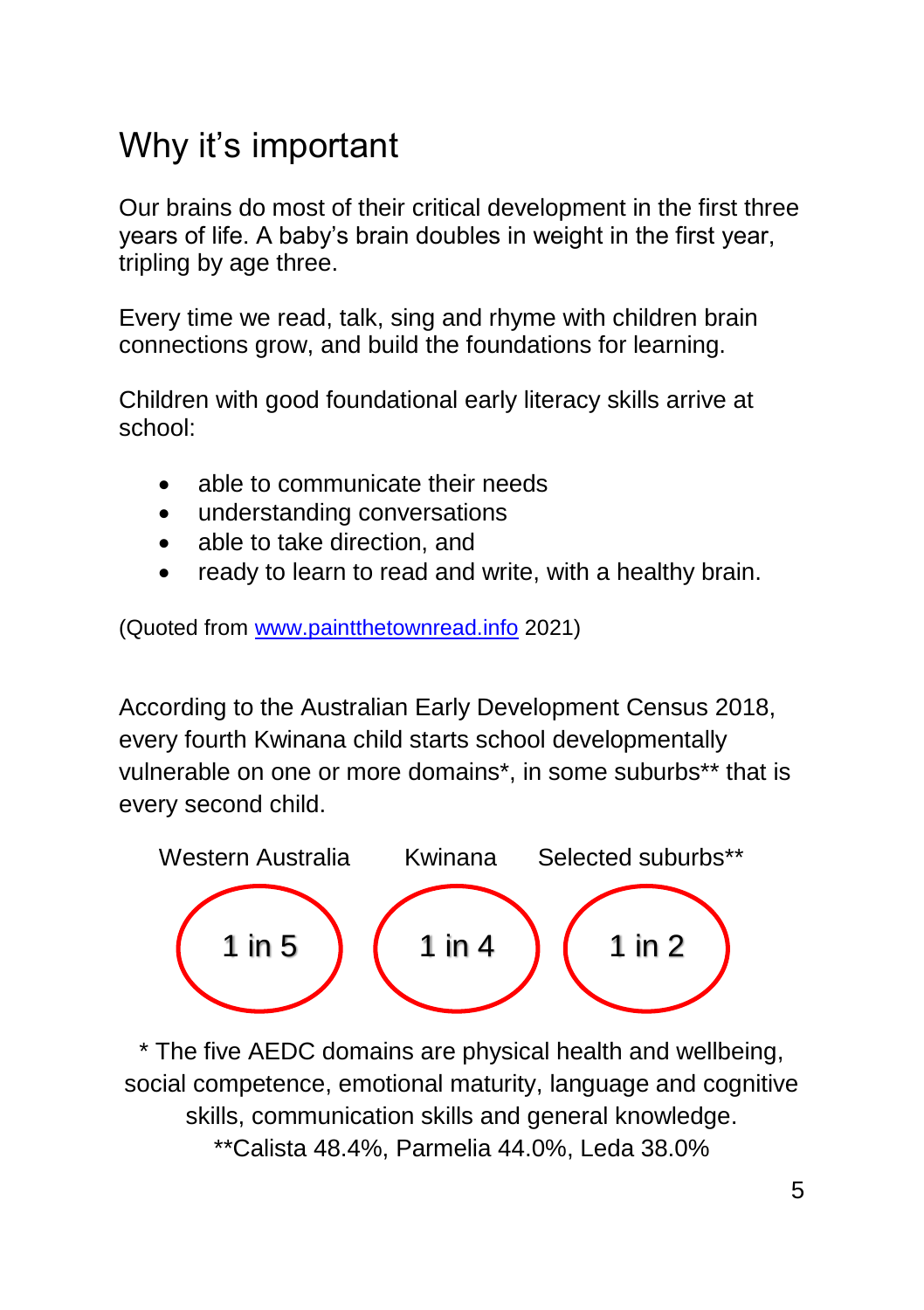# Target Group

Children and their carers/parents from birth to eight years with a focus on pre-school.



### **Outcomes**

Paint Kwinana REaD is aiming to

- Increase the frequency of children and parents/carers enjoying early literacy activities together;
- Increase the numbers of children and parents/carers enjoying community literacy events;
- Increase parental and community knowledge and skills about early literacy;
- Increase the number of books in children's homes.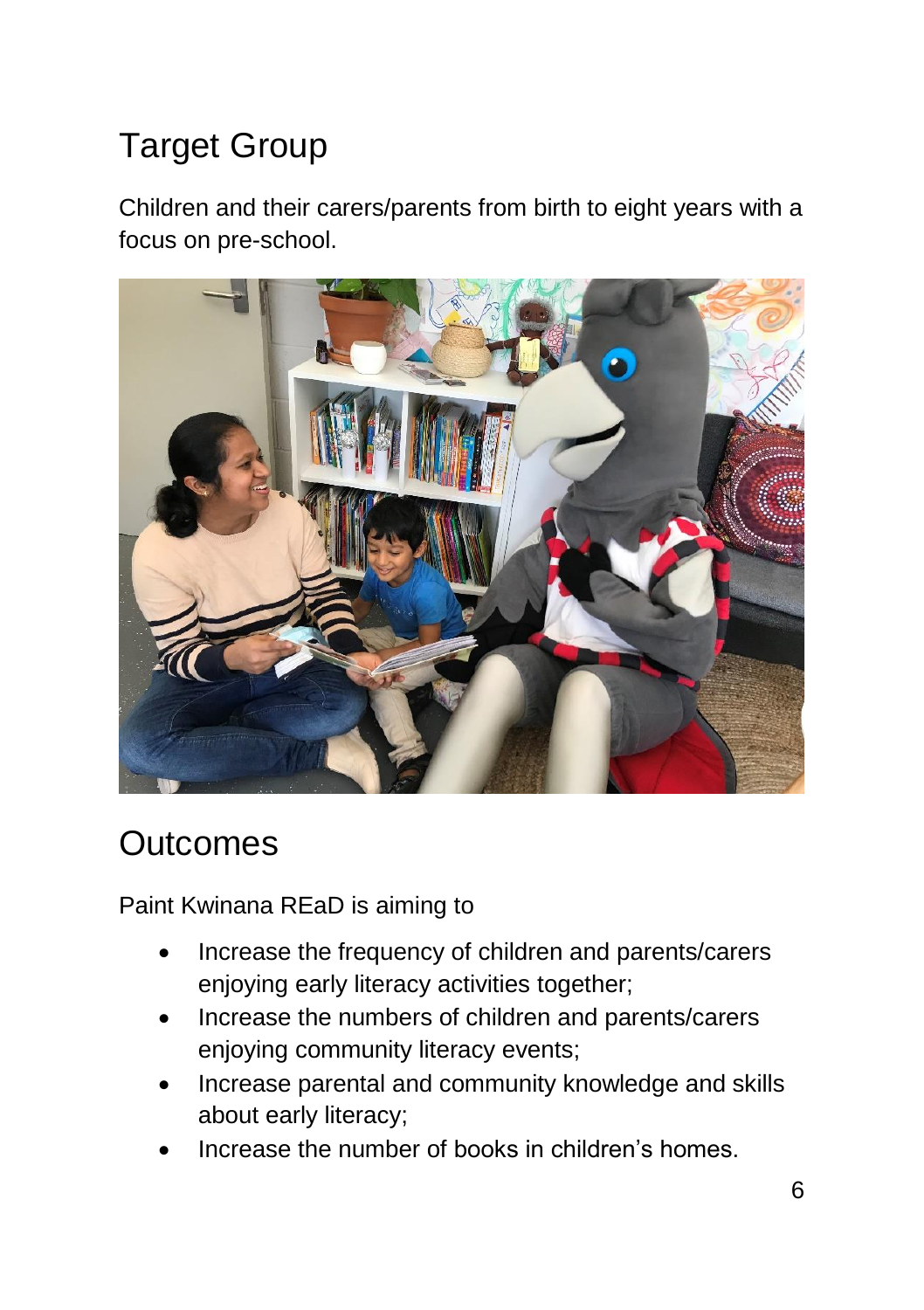# **Activities**

To achieve our outcomes, Paint Kwinana REaD is increasing culturally appropriate community and targeted early literacy opportunities and resources for children and parents.

#### **Literacy messages and Karrak's visits**

Every second month Paint Kwinana REaD launches a message that highlights and encourages a foundational early literacy practice (see page 4).

The practices are singing, talking, sharing stories, making pictures, playing and dancing. Done together these activities build happy memories and help children grow.



The messages are linked to the six Noongar seasons and to the City of Kwinana Community Calendar.

Once every season mascot Karrak will visit an existing storytime session in Kwinana to promote the current message. Every child that attends the event receives a free book. Venues could be the library, schools, Early Learing and Care Centres, playgroups and Family Day Care.

Photos of Karrak's visits and the reading messages are posted on the initiative's Facebook page. Messages are communicated via email and can be shared by the community.



Get in touch if you would like to launch or pone of the messages at your storytime session. Contact: paintkwinanaread@hotmail.com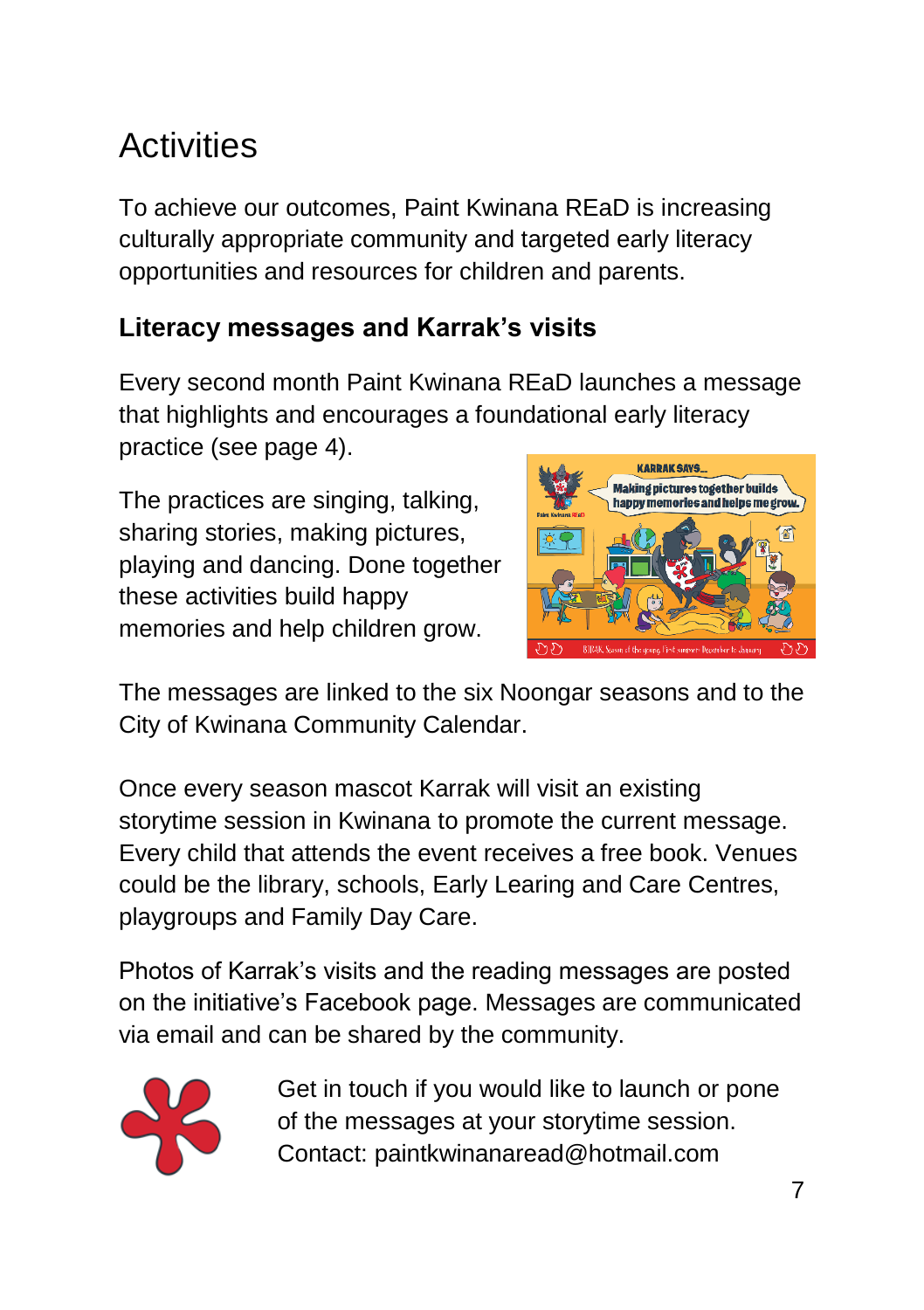#### **Big Karrak and his puppet friend**

In June 2021 Karrak made a new friend, a smaller Karrak puppet. Both the mascot costume and puppet Karrak can be hired for free by the community to support various non for profit literacy activities.



Both mascots live at the Child and Parent Centre Calista, Harlow Road. Contact: 9367 0960, calista@ngala.com.au



#### **Book Swap boxes**

Book swap boxes can be found at various locations in the community where children can take or swap a book. All books are labelled with a Paint Kwinana REaD sticker so families can easily recognise them.



Every book box host is responsible to keep the boxes tidy and to refill them with new books as required.



More books are available at Roger Cook's office, 3 Chisham Ave, Kwinana Town Centre Contact: 9439 6444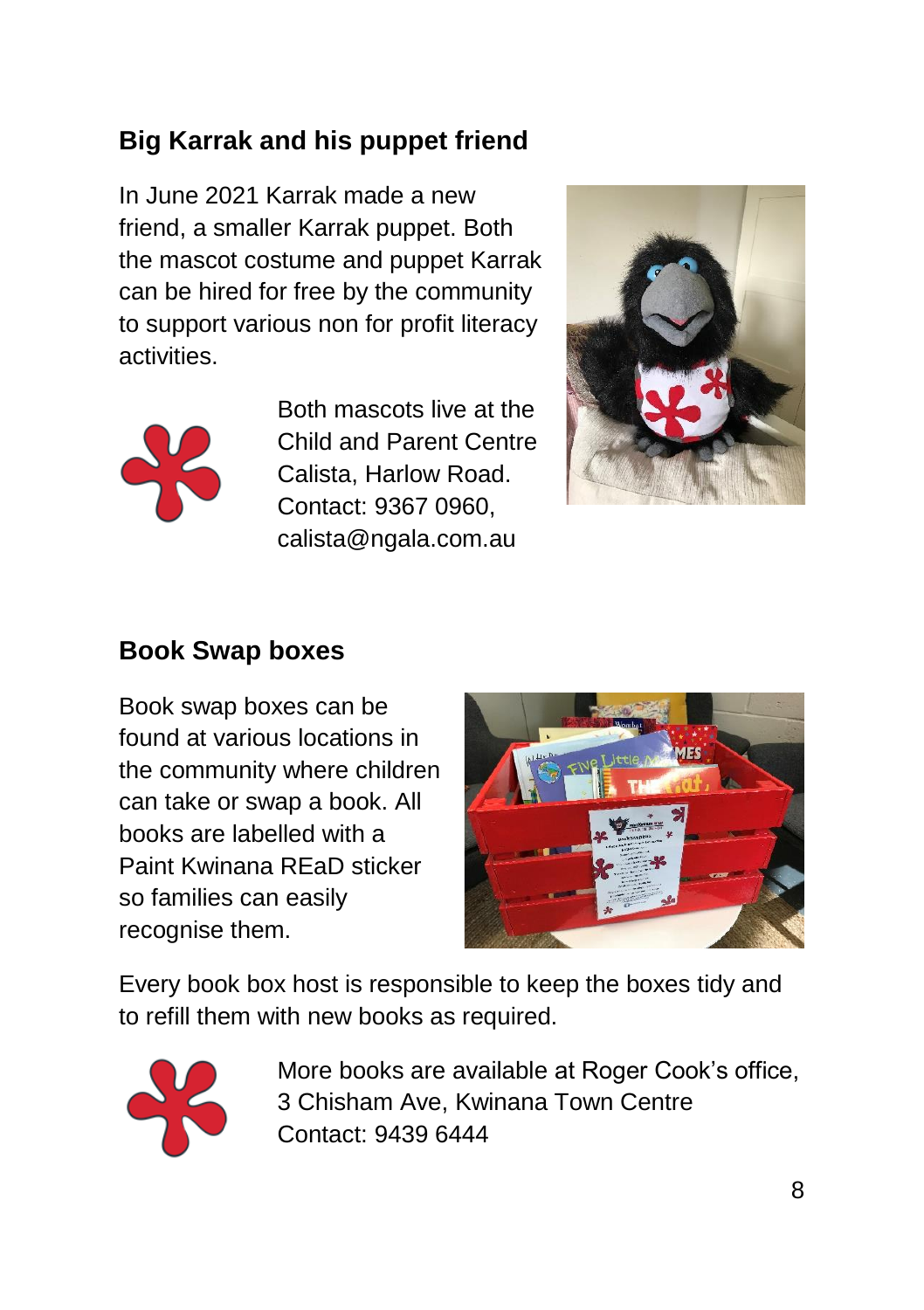#### **Annual events**

Paint Kwinana REaD commits to support and/or host the following events each year:

- National Simultaneous Storytime (May)
- Book Week (August)
- Karrak's birthday Annual Reading Day (October)

Every child receives a free book at these events.



Karrak can be involved in a variety of other community events that align with Paint Kwinana REaD's vision and outcomes.

Contact: paintkwinanaread@hotmail.com

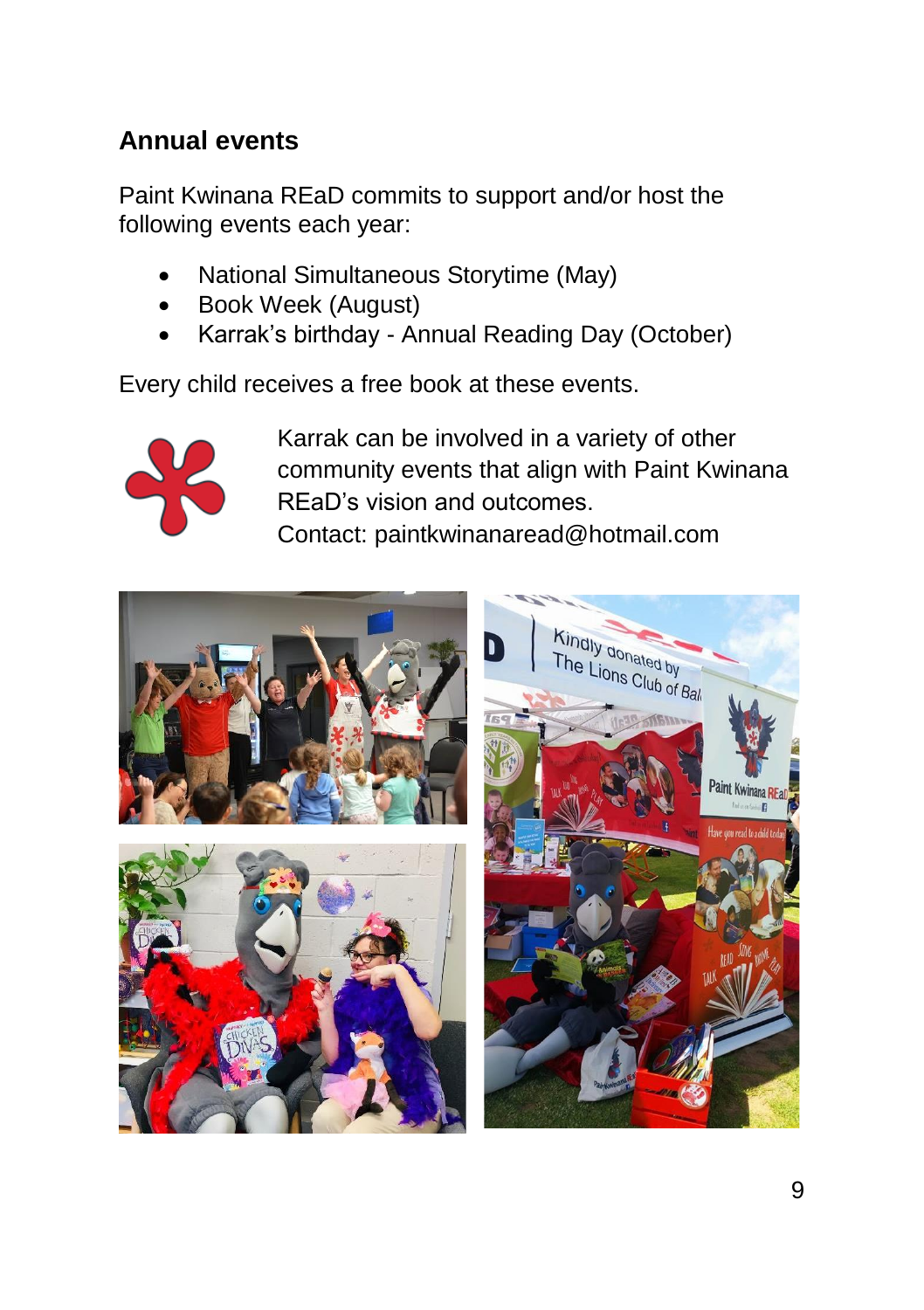# Measures of Success

Paint Kwinana REaD is considered successful if there is:

- Increased uptake of mascot/puppet hire;
- Increased community engagement with bi-monthly literacy messages;
- Increased event participation;
- Increased demand and turnover of book swap boxes;
- Anecdotal evidence of improved child development outcomes & child-parent relationships;
- Improved AEDC results.

# Behind the Scenes

Paint Kwinana REaD is an unincorporated community group, driven by community organisations and community members on a voluntary basis. Members form a committee which meets regularly to oversee, plan and evaluate all activities.

Paint Kwinana REaD is funded by donations, sponsorship and seeks funding opportunities through local, state and federal government, philanthropic and service organisations.



Would you like to support Paint Kwinana REaD by becoming a committee member or making a financial contribution? Contact: [paintkwinanaread@hotmail.com](mailto:paintkwinanaread@hotmail.com)

This strategic action plan was released by the Paint Kwinana REaD committee on 8 June 2021. Members of the committee at the time were Ngala, Meerilinga, Kwinana Early Years Services, Connecting Community for Kids, City of Kwinana and Little Bandits Child Care.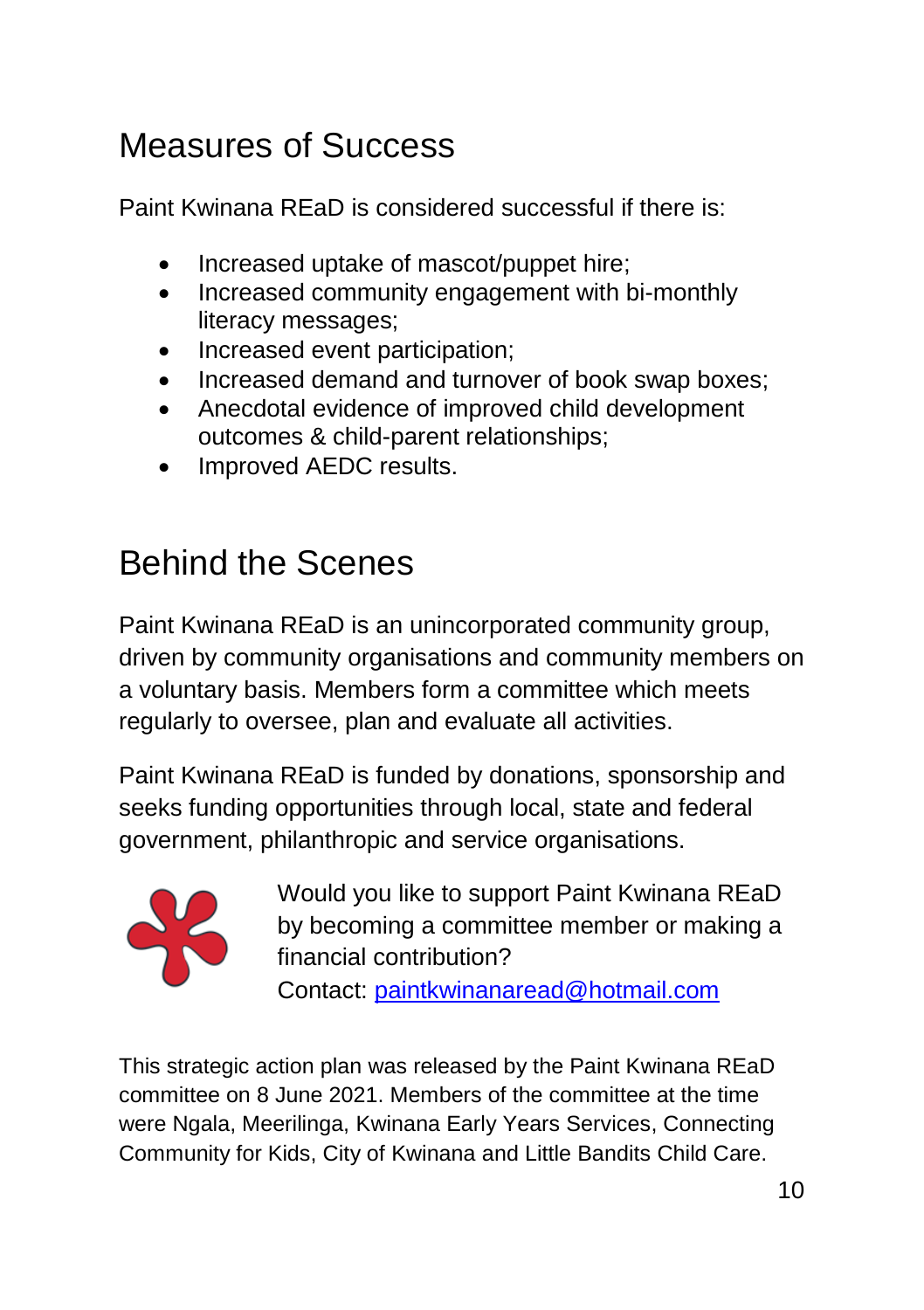